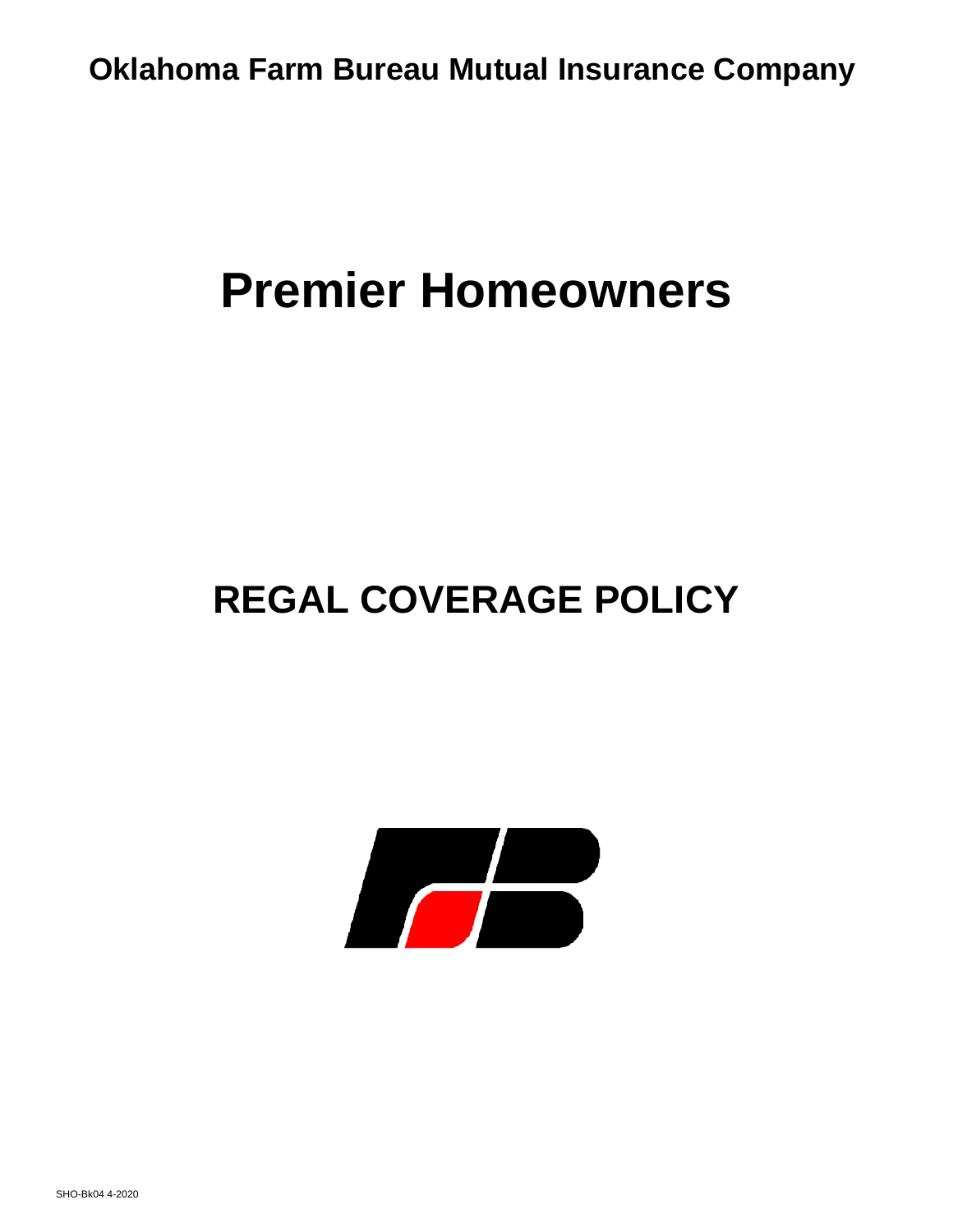## **Premier Homeowners Regal Coverage**

## **Oklahoma Farm Bureau Mutual Insurance Company**

2501 N. Stiles Oklahoma City, OK 73105

|                                                          | Rega |
|----------------------------------------------------------|------|
|                                                          |      |
|                                                          |      |
|                                                          |      |
|                                                          | Pers |
|                                                          |      |
|                                                          |      |
|                                                          |      |
|                                                          |      |
|                                                          |      |
|                                                          |      |
|                                                          |      |
|                                                          |      |
|                                                          | F    |
|                                                          |      |
|                                                          |      |
|                                                          |      |
|                                                          |      |
|                                                          |      |
|                                                          |      |
|                                                          |      |
|                                                          |      |
|                                                          |      |
|                                                          |      |
|                                                          |      |
| Additional Living Expense And Loss of Rents-Coverage D 3 |      |
|                                                          | Mutu |
|                                                          | Acce |
|                                                          |      |

| 1              |                                                                                                       |
|----------------|-------------------------------------------------------------------------------------------------------|
| 1              |                                                                                                       |
| 1              |                                                                                                       |
| 1              |                                                                                                       |
| 1              |                                                                                                       |
| 1              |                                                                                                       |
| 1              |                                                                                                       |
| 1              |                                                                                                       |
| 1              |                                                                                                       |
| 1              |                                                                                                       |
| 1              |                                                                                                       |
| 1              |                                                                                                       |
| 1              |                                                                                                       |
| 1              |                                                                                                       |
| 1              |                                                                                                       |
| 1              |                                                                                                       |
| 1              |                                                                                                       |
| 1              | How Losses Are Settled $\ldots \ldots \ldots \ldots \ldots \ldots \ldots \ldots \ldots \ldots \ldots$ |
| 1              |                                                                                                       |
| 1              |                                                                                                       |
| 2              |                                                                                                       |
| 2              |                                                                                                       |
| 2              |                                                                                                       |
| 2              |                                                                                                       |
| 2              |                                                                                                       |
| 2              |                                                                                                       |
| 2              |                                                                                                       |
| 2              |                                                                                                       |
| $\overline{2}$ | Personal Liability and Medical Payments to Others. 7                                                  |
| $\overline{2}$ |                                                                                                       |
| $\overline{2}$ |                                                                                                       |
| 2              |                                                                                                       |
| 2              |                                                                                                       |
| $\overline{c}$ |                                                                                                       |
| 2              |                                                                                                       |
| 2              |                                                                                                       |
| 2              |                                                                                                       |
| $\overline{2}$ |                                                                                                       |
| 3              |                                                                                                       |
| 3              | Other Insurance - Personal Liability - Coverage E 8                                                   |
| 3              |                                                                                                       |
| 3              |                                                                                                       |
|                |                                                                                                       |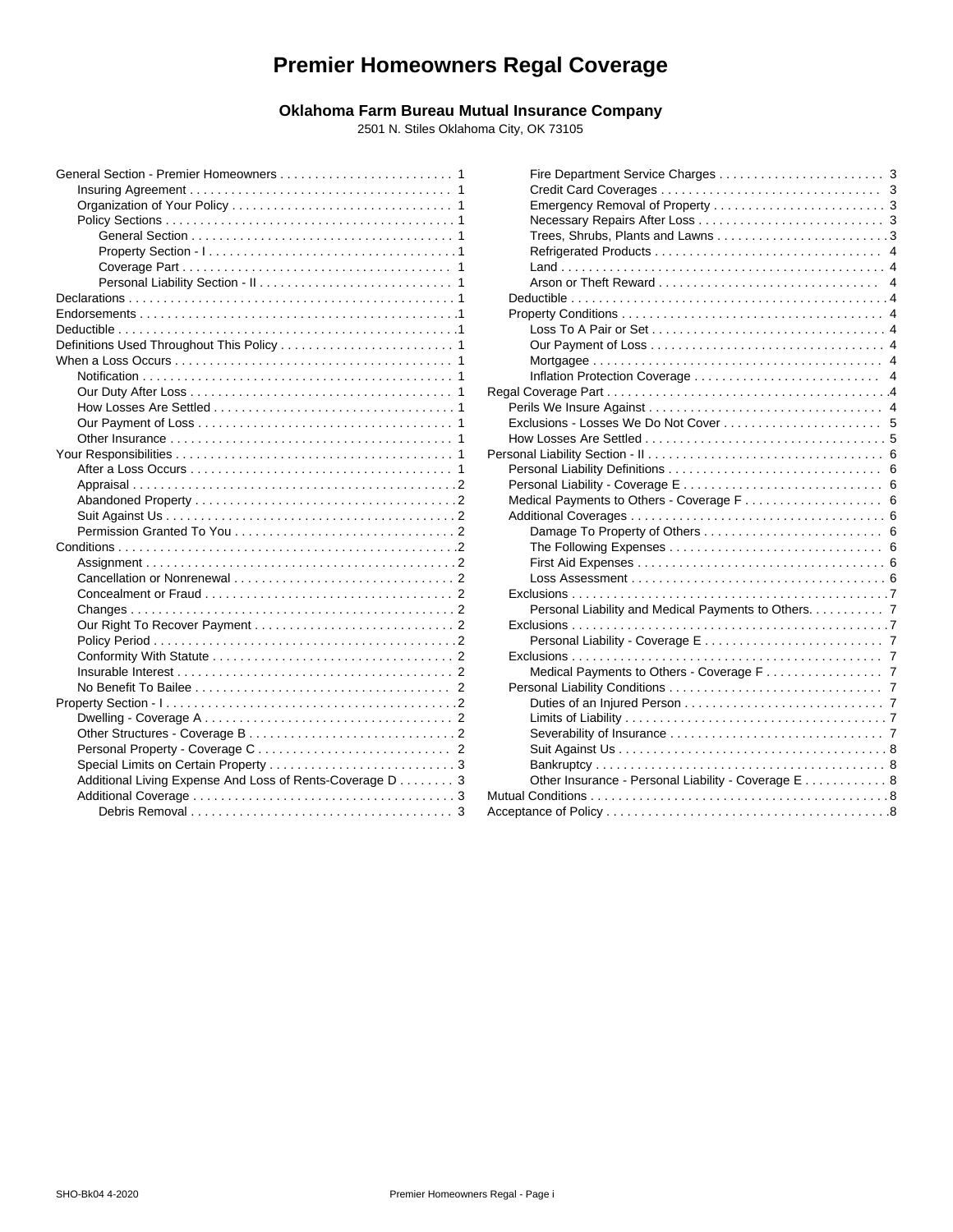## **General Section - Premier Homeowners** 6. "**Insured Person**" means:

This policy contains all of the coverages **you** selected in one package. It is tailored to meet **your** needs as they were represented to **us** on **your** application. The Acceptance of Policy provision applies to the Company as shown on the Declarations Page.

#### This Section includes:

Insuring Agreement, Organization of **Your** Policy, Policy Sections, Declarations, Endorsements, Definitions, When a Loss Occurs, **Your** Responsibilities, and Conditions.

#### **Insuring Agreement**

**We** agree with **you**, in return for **your** prepaid premium payment, to provide insurance subject to all the terms of this policy. The coverages provided, the limits of **our** liability and the premiums are shown on the Declarations page of this policy.

#### **Organization of Your Policy**

This policy is organized into sections for each part of the policy **you** chose. The the policy is organized into sections for each part of the policy **you** chose. The policy is organized into sections for each part over a Declarations page tells **you** what coverage **you** have at any particular time.

#### **Policy Sections**

#### **General Section**

This section contains general information about **your** policy. It includes provisions which apply to the entire policy, including any endorsements. Provisions in the **General Section** apply to all the sections and parts included in this policy. Additional provisions that are specific to only certain coverages are located in the sections and coverage parts to which they apply.

#### **Property Section - I**

This section contains the provisions which insure **your** home and/or personal property.

#### **Coverage Part**

The Coverage Part **you** selected includes the provisions which describe the property coverage **you** chose, as shown on the Declarations Page.

#### **Personal Liability Section - II**

This section contains the liability and medical coverage part to protect **you** from the potential liability exposures created by the occupancy or use of **your** insured property and **your** personal activities.

#### **Declarations**

The Declarations page at the beginning of **your** policy is part of **your** insurance contract. It lists or declares the property and liability exposures **we** agreed to insure. The Declarations page provides specific information about each coverage including a deductibles covered perils and the amounts of coverage provided for each b. deductibles, covered perils, and the amounts of coverage provided for each b.<br>
corporation exposure.

#### **Endorsements**

The Declarations page may also list one or more endorsements or amendments which expand or reduce **your** coverage. The endorsements allow **us** to tailor **your** policy more closely to **your** specific needs.

#### **Deductible**

**We** will pay for loss to covered property minus the deductible, shown on the Declarations page.

#### **Definitions Used Throughout This Policy**

The terms defined below appear in bold type throughout this policy:

- "You" and "your" mean the Policyholder named on the Declarations page, and spouse, if living in the same household.
- 2. "**We**", "**us**" and "**our**"mean the Company as named on the Declarations page.
- 3. "**Bodily injury**" means bodily injury, sickness or disease, and includes care, loss of services and resulting death.
- 4. "**Business**" means:
	- a. any full or part-time trade, profession or occupation; and
	- b. the rental or holding for rentalof any premises by an **insured person**.

But "**Business**" does not mean:

- c. occasional rental or holding for rentalof the **residence premises** for use as a dwelling;
- d. rental or holding for rental of part of the **residence premises** for use as a dwelling, unless the rental is to three or more roomers or boarders; and<br>rental as helding for rental of part of the regidence promises as a private
- e. rental or holding for rental of part of the **residence premises** as a private garage, office, school or studio.
- 5. "**Fungus**" means any type or form of **fungus**, including mold, mildew or bacteria, and any mycotoxins, spores, scents or by-products produced or released by fungi.

- a. **you**;
- b. **your** relatives residing in **your** household; and
- any other person under the age of 21 residing in your household, who is in **your** care or the care of a resident relative.

#### 7. "**Insured Premises**" means:

a. the **residence premises**;

- any other premises acquired by you during the term of this policy which **you** intend to use as a **residence premises**;
- c. the part of any other premises where **you** reside and which is shown on the Declarations page;
- d. any part of a premises not owned by an **insured person** where the **insured person** may be temporarily residing or which an **insured person** may occasionally rent for non-**business** purposes;
- vacant land, other than farmland, owned by or rented to an *insured* **person**;
- f. cemetery plots or burial vaults owned by an **insured person**;
- land on which a single or two family residence is being built for an *insured* **person**, if the land is owned by or rented to the **insured person**; and
- h. any structures or grounds used by **you** in connection with **your residence premises**.
- 8. "**Occurrence**" means an accident, including continuous or repeated exposure to conditions, which results in **bodily injury** or **property damage**. All **bodily injury** and **property damage** resulting from a common cause shall be considered the result of one "**occurrence**."
- 9. "**Property damage**" means physical injury to or destruction of tangible property, including loss of its use.
- 10. "**Residence Employee**" means an employee of an **insured person** whose duties are in connection with the maintenance or use of the **residence premises**, or who performs similar duties elsewhere not in connection with an **insured person's business**.
- 11. "**Residence Premises**" means the one or two-family dwelling where **you** reside, including the building, the grounds and other structures on the grounds and which is described on the Declarations page.

#### **When a Loss Occurs**

#### **1. Notification** If a covered loss occurs, the **insured person** must give **us** immediate written

- notice, including:
- a. **your** name and policy number;
- b. the time, place and circumstances of the accident, **occurrence** or loss; and
- the names and addresses of injured persons and witnesses.

In case of theft, also notify the police. In case of loss under Credit Card, Charge Plate, Fund Transfer Card and Check Forgery Coverages, also notify the issuer of card or plate or the bank.

#### **2. Our Duty After Loss**

Within 45 days after receipt of a proof of loss, **we** will submit to **you** a written offer of settlement or a rejection of **your** claim.

#### **3. How Losses Are Settled**

Loss settlement is determined by the particular covered perils **you** chose, which are included in the Coverage Part attached to this policy.

#### **4. Our Payment of Loss**

**We** will adjust any loss with **you**, and pay **you** unless another payee is named on the Declarations page. **We** will pay within 60 days after **we** receive **your** proof of loss and the amount of loss is finally determined by agreement between **you** and us, a court judgment or an appraisal award.

#### **5. Other Insurance**

If both this and other insurance apply to a loss, **we** will pay **our** share. **Our** share will be the proportionate amount that this insurance bears to the total amount of all applicable insurance.

#### **Your Responsibilities**

#### **1. After a Loss Occurs**

- a. protect the property from further damage, making necessary and reasonable repairs to protect the property, and keeping records of the cost of repairs;
- b. make a list of all damaged or destroyed property, showing in detail, quantities, costs, actual cash value and amount of loss claimed;
- send to **us**, within 60 days after loss, the above list and a proof of loss signed and sworn to by the **insured person**, including:
	- (1) the information reported in **When a Loss Occurs, 1. Notification** above;
	- (2) the interest of **insured persons** and all others in the property;<br>(3) all encumbrances on the property;
	- all encumbrances on the property;
	- (4) other policies covering the loss;
	- (5) changes in title, use, occupancy or possession of the property; and
	- (6) if required, any plans and specifications of the damaged buildings or fixtures;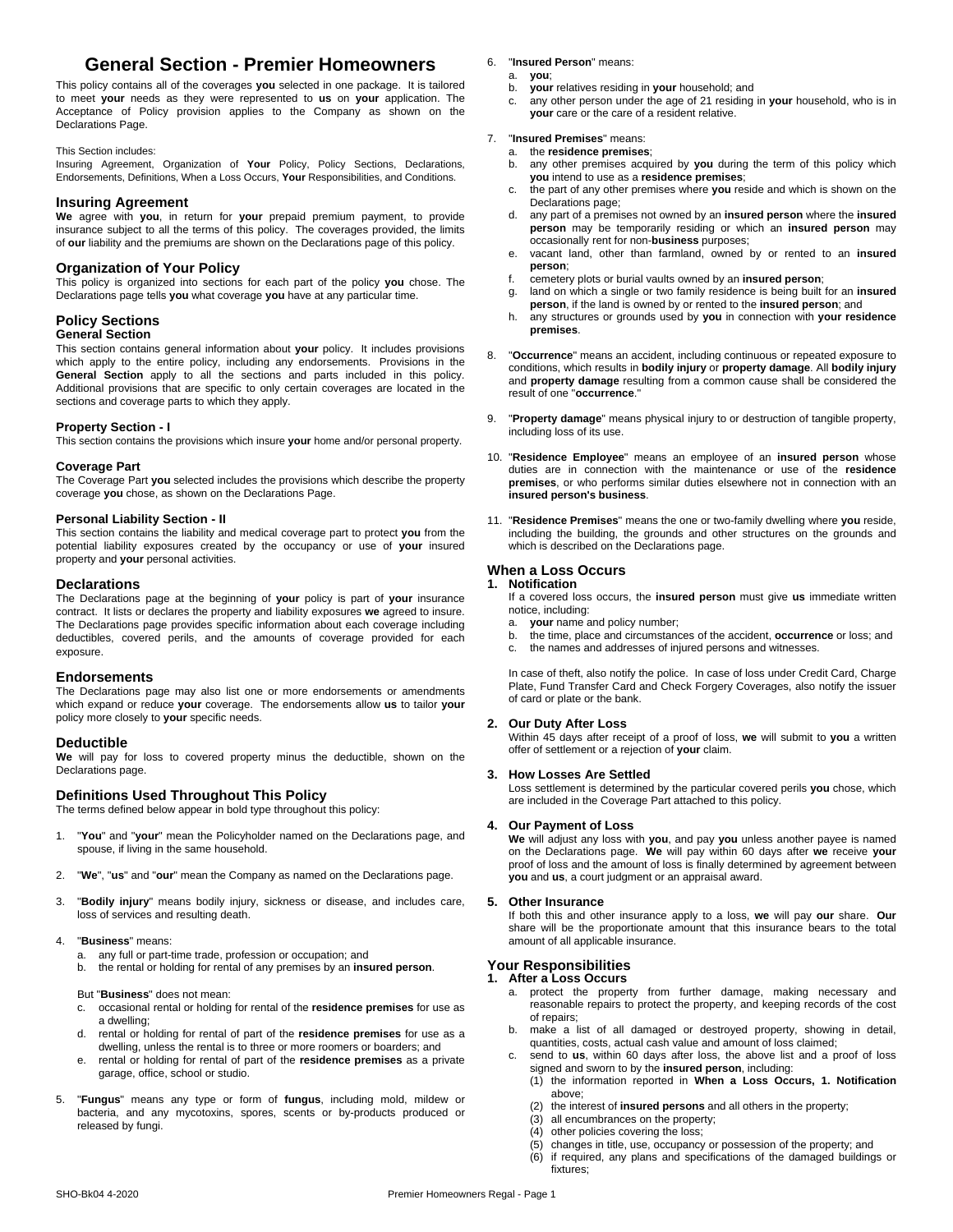- d. exhibit the damaged property to **us** and **our**representatives, as often as may be reasonably required;
- e. submit to statements and examinations, while not in the presence of any other **insured person**, under oath by any person named by **us** and sign the transcript of the examinations;
- f. produce for examination, with permission to copy, all books of account, bills, invoices, receipts and other vouchers as **we** may reasonably require;
- g. produce receipts for any increased costs to maintain **your** standard of living while **you** reside elsewhere, and records pertaining to any loss of rental income;
- h. send **us** promptly any legal papers received relating to any claims or suit; and
- i. cooperate with **us** and assist **us** in any matter relating to a claim or suit.

#### **2. Appraisal**

If **you** and **we** fail to agree on the amount of loss, either party may make written demand for an appraisal. Each party will select an appraiser and notify the other of the appraiser's identity within 20 days after the demand is received. The appraisers will select a competent and impartial umpire. If the appraisers are unable to agree upon an umpire within 15 days, **you** or **we** can ask a judge of a court of record in the county where the **residence premises** is located to select an umpire.

The appraisers shall then appraise the loss, stating separately the loss to each item. If the appraisers submit a written report of an agreement to **us**, the amount agreed upon shall be the amount of loss. If they cannot agree, they will submit their differences to the umpire. A written award by two will determine the amount of loss.

Each party will pay the appraiser it chooses, and equally pay expenses for the **Persor**<br>umpire and all other expenses of the appraisal.

#### **3. Abandoned Property**

**We** are not obliged to accept abandoned property.

#### **4. Suit Against Us**

**We** may not be sued unless there is full compliance with all the terms of this cover<br>policy. Suit must be brought within one year after the loss or damage occurs.

#### **5. Permission Granted To You**

**You** may make alterations, additions and repairs to **your** building and complete structures under construction. The **residence premises** may be vacant or unoccupied without limit of time, except where this policy specifies otherwise.

#### **Conditions**

#### **1. Assignment**

Interest in this policy may not be transferred without**our** written consent. But, if the Policyholder named on the Declarations page or the spouse of the Policyholder residing in the same household dies, the policy will cover:

- a. any surviving member of the deceased's household who was covered under this policy at the time of death, but only while a resident of the **insured premises**;
- b. the legal representative of the deceased person while acting within that capacity; and
- c. any person having proper custody of insured property until a legal representative is appointed.

#### **2. Cancellation or Nonrenewal**

- You may cancel this policy at any time by returning it to us or by notifying **us** in writing of the date cancellation is to take effect.
- b. **We** may cancel this policy only for the reasons stated in this Condition by notifying **you** in writing of the date cancellation takes effect.

This cancellation notice may be delivered to **you** or mailed to **you** at **your** mailing address shown on the Declarations page. Proof of mailing shall be 1. sufficient proof of notice.

- (1) When you have not paid the premium, whether payable to us by cash or under any finance or credit plan, **we** may cancel at any time by notifying **you** at least 10 days before the date cancellation takes effect.
- (2) When this policy has been in effect for less than 45 business days and is not a renewal with **us**, **we** may cancel for any reason by notifying **you** at least 10 days before the date cancellation takes effect.
- **you** at least 10 days before the date cancellation takes effect.<br>(3) When this policy has been in effect for 45 business days or more, or at any time if it is a renewal with **us**, **we** may cancel if there has been a material misrepresentation of fact which, if known to **us**, would have caused us not to issue the policy or if the risk has changed substantially since the policy was issued. This can be done by notifying **you** at least 30 days before the date cancellation takes effect.
- (4) When this policy is written for a period longer than one year, **we** may cancel for any reason at anniversary by notifying **you** at least 30 days before the date cancellation takes effect.
- c. When this policy is canceled, the premium for the period from the date of cancellation to the expiration date will be refunded. When **you** request work<br>cancellation, the return premium will be based on **our** short rate table. **Tesic** When **we** cancel, the return premium will be pro rata.
- If the return premium is not refunded with the notice of cancellation or when this policy is returned to **us**, **we** will refund the premium within areasonable time after the date cancellation takes effect.
- e. If **we** decide not to renew or not to continue this policy, **we** will notify **you** not less than 30 days before the end of the policy period. **We** will mail to **you** or deliver to **you** notice of nonrenewal at the address shown on the Declarations page. Proof of mailing shall be sufficient proof of notice.

#### **3. Concealment or Fraud**

- a. SECTION 3613.1 OF TITLE 36 OF THE OKLAHOMA STATUTES: **"Warning: any person who knowingly, and with intent to injure, defraud or deceive any insurer, makes any claim for the proceeds of an insurance policy containing any false, incomplete or misleading information is guilty of a felony."**
- b. This entire policy is voidable if an **insured person** has intentionally concealed or misrepresented any material fact or circumstance relating to this insurance, or acted fraudulently or made false statements relating to this insurance.

#### **4. Changes**

This policy and the Declarations page include all the agreements between **you** and **us** relating to this insurance. No change or waiver may be effected in this policy except by endorsement issued by **us**. If a premium adjustment is necessary, we will make the adjustment as of the effective date of the change. If any coverage you have under this policy is broadened without charge during the policy period, this policy will automatically provide the broadened coverage when effective.

#### **5. Our Right To Recover Payment**

After making payment under this policy, **we** will have the right to recover to the extent of **our** payment from anyone held responsible. This right will not apply under the **Property Section** if **you** have waived it in writing prior to loss. The **insured person** will do whatever is required to transfer this right to **us**.

This condition does not apply under the **Personal Liability Section** to **Coverage F - Medical Payments to Others** or **Additional Coverages - Personal Liability Damage To Property of Others**.

#### **6. Policy Period**

This policy applies to losses,**bodily injury** or **property damage** which occur during the policy period. It may be renewed for successive policy periods if the required premium is paid and accepted by **us** on or before the expiration of the current policy period. The premium will be computed at **our** then current rate for coverage then offered.

#### **7. Conformity With Statute**

Should any terms of this policy be in conflict with the statutes of Oklahoma, the terms are amended to conform with such statutes.

#### **8. Insurable Interest**

We will not pay more than the insurable interest an *insured* person has in the covered property at the time of loss.

#### **9. No BenefitTo Bailee**

This insurance will not, in any way, benefit any person or organization who may be caring for or handling property for a fee.

## **Property Section - I**

This Section, combined with the **General Section** and the Coverage Part, provides the property coverage you selected, as identified on the Declarations page.

#### This Section includes:

Dwelling - Coverage A, Other Structures - Coverage B, Personal Property - Coverage C, Exclusions, Special Limits on Certain Property, Additional Living Expenses and Loss of Rents - Coverage D, Additional Coverages, Deductible, and Property Conditions.

#### **Dwelling - Coverage A**

#### **We** cover:

- 1. **your** dwelling, including structures attached to it, at the **residence premises**. The dwelling must be used principally as a private residence.
- 2. construction material at the **residence premises** for use in connection with **your** dwelling.

#### **Other Structures - Coverage B**

**We** cover:

- 1. other structures at the **residence premises**
- a. not attached to the dwelling, or
- connected to the dwelling by only a utility line, fence or similar connection. 2. construction material at the **residence premises** for use in connection with the
- other structures.

**We** do not cover loss to structures used to any extent for **business** purposes.

#### **Personal Property - Coverage C**

**We** cover personal property owned or used by an **insured person** anywhere in the world. Any personal property, which is usually at a residence other than the **residence premises**, is covered for up to 10% of the **Personal Property - Coverage C** limit, but not less than \$1,000. This limitation does not apply to personal property in a newly acquired principal residence for the first 30 days after **you** begin to move there.

If **you** ask **us** to, **we** will cover personal property owned by others while it is on the part of the **residence premises** occupied by an **insured person**. Also, if **you** ask **us**, **we** will cover personal property of a houseguest or **residence employee** in any residence of an **insured person.**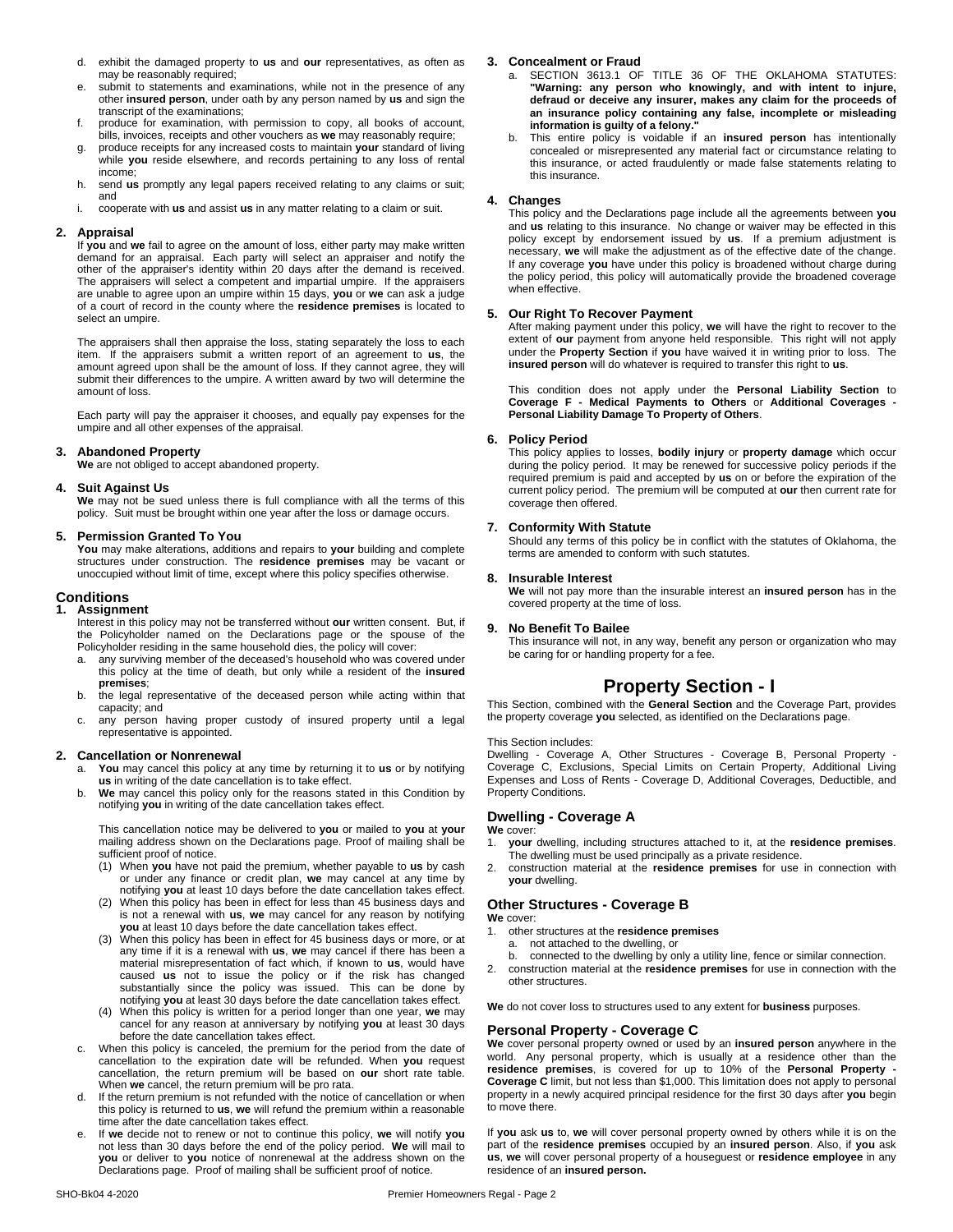#### **We** do not cover:

- 1. animals, birds or fish.
- 2. land motorized vehicles and their parts, equipment and accessories while in or upon the vehicles. **We** do provide coverage if the land motor vehicle is not subject to motor vehicle registration and it is:
	- a. used exclusively to service the **residence premises** except **we** do not cover all-terrain vehicles (ATV's), utility vehicles (UTV's), recreational off-road vehicles, or vehicles with less than 4 wheels; or
- b. kept in dead storage on the **residence premises**.
- 3. aircraft, and their tires, parts, equipment and accessories.
- 4. property of roomers and boarders not related to an **insured person**, or property of tenants.
- 5. property rented or held for rental to others by an **insured person**. But, **we** do cover that property while on the part of the **residence premises** used exclusively by an **insured person** or roomers and boarders.
- 6. property in that part of the **residence premises** rented or held for rental to others (except roomers or boarders) by an **insured person**.
- 7. electronic equipment and other devices used exclusively to send or receive audio, visual, or data signals, or play back recorded media which may be operated by power from the electrical system of a land motorized vehicle while in or upon that vehicle. Accessories to these devices, including antennas and recorded media are not covered while in or upon a land motorized vehicle.
- 8. property specifically described and insured by this or any other insurance.

#### **Special Limits on Certain Property**

Special limits apply to the following groups of personal property. These limits do not increase the amount of insurance under **Personal Property - Coverage C**. The limit of insurance for each group is the maximum **we** will pay for any one **occurrence** for all property included in the group.

#### **Limit of Insurance Personal Property Group**

- 1. \$ 500 Money, bank notes, bullion, coins and medals and other numismatic property, and precious metals including platinum, gold and silver, but not goldware or silverware.
- 2. \$1,000 Securities, accounts, deeds, evidence of debt, letters of credit, notes other than bank notes, passports, manuscripts, tickets, stamps and other philatelic property.
- 3. \$1,000 Cemetery markers, headstones and urns.
- \$1,000 Watercraft, including their trailers, furnishings, equipment and outboard motors.
- 5. \$1,000 Trailers not used to tow watercraft.<br>6. \$2,500 Theft of jewelry, watches, precious
- 6. \$2,500 Theft of jewelry, watches, precious and semiprecious stones and furs, including any article containing fur which represents its principal value. 7. \$2,500 Theft of guns.
- 8. \$2,500 Theft of silverware, goldware and pewterware.
- 9. \$5,000 Electronic data processing equipment and the recording or storage media used with that equipment, whether or not it is **business** property, while used principally on the **residence premises**.
- 10. \$ 500 Property used or intended for use in a **business**, not including electronic data processing equipment or the recording or storage media used with that equipment.

#### **Additional Living Expense And Loss of Rents- Coverage D**

If a covered loss makes **your residence premises** uninhabitable, **we** will pay, at **your** option, either:

- 1. the reasonable increase in **your** living expenses necessary to maintain **your** normal standard of living while **you** live elsewhere; or
- 2. the fair rental value of the part of the **residence premises** where **you** reside, less any charges and expenses which do not continue while the **residence premises** is uninhabitable.

**We** will pay for the shortest time needed:

- 1. to repair or replace the damaged property; or
- 2. for **you** to permanently relocate.

**We** will also pay for **your** loss of normal rents resulting from a covered loss while the rented part of a **residence premises** is uninhabitable, less charges and expenses which do not continue during that time. **We** will pay this loss of normal rents only for the shortest time needed to make the rented part habitable.

If damage caused by a peril **we** insure againstoccurs at a neighboring premises, **we** will pay reasonable additional living expenses and loss of normal rents for up to two weeks should civil authorities prohibit occupancy of the **residence premises**.

These periods of time will not be shortened by the expiration of this policy.

**We** will not pay for loss or expense due to the cancellation of a lease or agreement.

No deductible will apply to these coverages.

#### **Additional Coverages**

#### **1. Debris Removal**

**We** will pay reasonable expenses **you** incur to remove debris of covered property following a loss from a peril **we** insure against.

If the cost to repair or replace that property, plus the cost of its debris removal, is more than the applicable limit of liability for the property, **we** will pay up to an additional 5% of the limit of liability shown on the Declarations page for the property.

**We** will also pay up to \$500 in the aggregate for any one loss for reasonable expenses incurred by **you** in removing any fallen trees from the **residence premises** if:

- a. the trees damage covered property;
- b. the falling of the trees is caused by any peril **we** insure against; and
- c. this coverage is not provided elsewhere in this policy.

#### **2. Fire Department Service Charges**

**We** will pay up to \$500 for **your** liability under an agreement for service charges made by a fire department when called to protect **your** covered property from a peril **we** insure against.

Payments are in addition to the amount of insurance applying to the loss.

No deductible applies to this coverage.

#### **3. Credit Card, Charge Plate, Fund Transfer Card, Check Forgery and Counterfeit Money Coverages**

#### **a. Credit Card, Charge Plate and Fund Transfer Card Coverage.**

If an **insured person** is legally required to pay for the unauthorized use of a credit card or charge plate issued to the **insured person**, **we** will cover the loss.

**We** will also pay for loss which results from unauthorized use of a fund transfer card issued to an **insured person**. A fund transfer card is one used for deposit, withdrawal or transfer of funds.

But **we** will not cover use of the credit card, charge plate or fund transfer card by a resident of **your** household. **We** also willnot cover use by someone to whom an **insured person** has given the card or plate. **We** will not cover any use unless the **insured person** has met all the terms under which the card or plate was issued.

#### **b. Check Forgery Coverage**

**We** coverloss to an **insured person** caused by forgery or alteration of a check. This includes all negotiable instruments.

#### **c. Counterfeit Money Coverage**

**We** cover loss sustained by an **insured person** through acceptance in good faith of counterfeit United States or Canadian paper currency.

**We** will not pay more than \$1,000 for any one **occurrence** involving one or more of these coverages.

**We** do not cover any loss that arises from **business** pursuits or dishonesty of the **insured person**.

No deductible applies to these coverages.

If a claim is made or suit is brought against the **insured person** for liability under the Credit Card, Charge Plate or Fund Transfer Card Coverage, **we** will defend the **insured person**. **We** will use **our** lawyers and bear the expense.

**We** may at**our** option and at **our** expense, defend the **insured person** or that person's bank against a suit to enforce payment under the Check Forgery Coverage.

**We** may investigate any claim or settle any suit as **we** think appropriate. **We** will not defend after **we** have paid an amount equal to the limit of **our** liability.

#### **4. Emergency Removal of Property**

**We** will pay for property damaged in any way being removed or while removed from a premises because of danger from a peril **we** insure against.

Coverage is limited to a 30 day period from date of removal. Payments will not increase the amount of insurance applying to the covered property.

#### **5. Necessary Repairs After Loss**

We will pay the reasonable cost of necessary repairs made solely to protect covered property from additional damage following a loss from a peril **we** insure against. Payments will not increase the amount of insurance applying to the covered property.

#### **6. Trees, Shrubs, Plants and Lawns**

**We** will pay up to 5% of the **Coverage A – Dwelling** limit of liability shown on the Declarations page, for loss at the **residence premises** to trees, shrubs, plants, and lawns.

Coverage applies to loss caused by the following perils **we** insure against: Fire or Lightning, Explosion, Riot or Civil Commotion, Aircraft, Vehicles not owned or operated by an occupant of the **residence premises**, Vandalism or Malicious Mischief or Theft. Payments are in addition to the amount of insurance applying to Dwelling Coverage.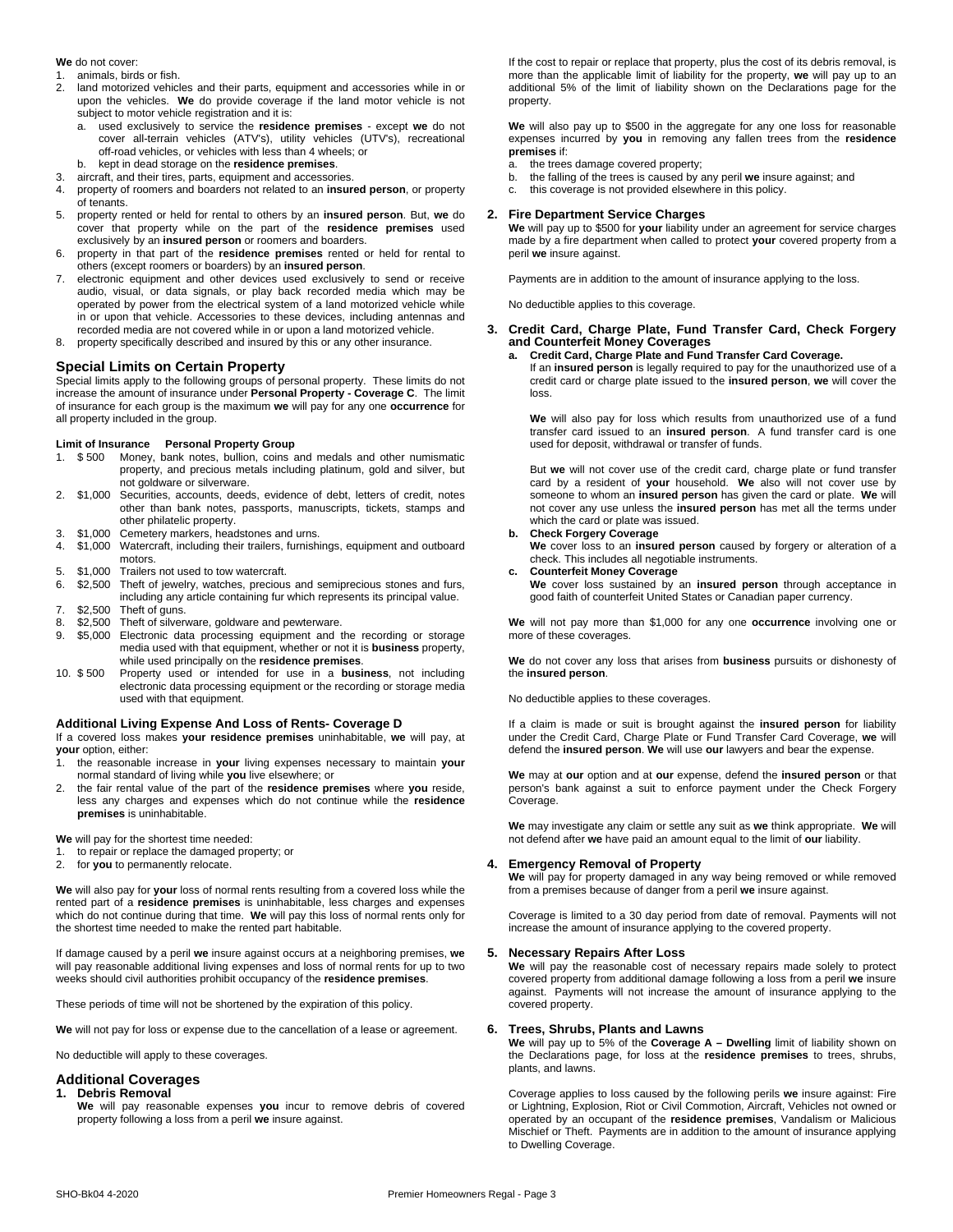**We** will not pay for:

a. more than \$500 on any one tree, shrub or plant;

b. trees, shrubs, plants or lawns grown for **business** purposes.

#### **7. Refrigerated Products**

**We** cover**your** contents in deep freeze or refrigerated units on the **residence premises** for direct physical loss from mechanical breakdown or power failure, if **you** use all reasonable means to protect these contents immediately upon learning of the breakdown or failure. **We** pay the cost to replace the property as of the time of loss up to \$250 limit of liability, and this is the total limit for each loss.

No deductible applies to this coverage.

#### **8. Land**

**We** will pay up to \$10,000 for cost required to replace, rebuild, stabilize or otherwise restore the land necessary to support the insured dwelling or other structures sustaining a covered loss. This may increase the limit of liability applying to the property.

#### **9. Arson or Theft Reward**

We will pay \$1,000 for information which leads to an arson or theft conviction in connection with a loss covered by this policy. Regardless of the number of persons providing information, **our** limit shall not be increased.

#### **Deductible**

**We** will pay for loss to covered property minus the deductible, shown in the Declarations.

#### **Property Conditions**

These **Conditions** are in addition to those shown in the **General Section**.

#### **1. Loss To A Pair or Set**

**We** may repair or replace any part of the pair or set to restore it to its value before the loss, or **we** may pay the difference between the actual cash value of the property before and after the loss.

#### **2. Our Payment of Loss**

**We** will adjust any loss with **you**, and pay **you** unless another payee is named on the Declarations page. **We** will pay within 60 days after **we** receive **your** proof of loss and the amount of loss is finally determined by agreement between **you** and us, a court judgment or an appraisal award.

#### **3. Mortgagee**

A loss shall be payable to any mortgagee named in the Declarations, to the extent of their interests and in the order of precedence. Mortgagee includes a trustee under a trust deed or a contract seller under a land contract.

#### **Our Duties**

**We** will:

- a. protect the mortgagee's interests in the insured building; and
- b. give the mortgagee 10 days notice before canceling this policy.

#### **Mortgagee's Duties**

The mortgagee will:

- a. furnish proof of loss within 60 days if the **insured person** fails to do so;
- b. pay upon demand any premium due if the **insured person** fails to do so;
- c. notify **us** of any change of ownership or occupancy or any increase in hazard of which the mortgagee has knowledge;
- d. give **us** the right ofrecovery against any party liable for loss; but giving **us** this right will not impair the right of the mortgagee to recover the full amount of the mortgagee's claim; and
- e. after a loss, permit **us** to satisfy the mortgagee requirement and receive full transfer of the mortgage.

#### **4. Inflation Protection Coverage**

The Limits of Liability shown on the Declarations page for **Dwelling – Coverage A**, **Other Structures – Coverage B**, **Personal Property – Coverage C** and **Additional Living Expense And Loss of Rents – Coverage D** may be increased at the end of each 12 month period after the effective date of the policy. The appropriate premium for these increased limits will be shown on the Declarations page.

### **Regal Coverage Part**

This Coverage part, combined with the **General Section** and the **Property Section**, provides the property coverages **you** selected, as identified on the Declarations page.

This Coverage part includes: Additional Coverages, Perils **We** Insure Against, Exclusions, and How Losses Are Settled.

#### **Perils We Insure Against**

**We** cover direct loss to property covered under**Dwelling - Coverage A** and**Other Structures - Coverage B** except for losses excluded in this Section.

**We** coverdirect loss to property covered under**Personal Property - Coverage C** caused by:

1. **Fire or Lightning**

#### 2. **Windstorm or Hail**

This does not include loss:

- a. caused directly or indirectly by frost, cold weather, ice, snow or sleet whether driven by wind or not;
- b. to the interior of any building, or property within, caused by rain, snow, sand, sleet or dust unless the building is first damaged by the direct force of wind or hail, creating an opening through which the rain, snow, sand, sleet or dust enters; or
- c. to watercraft and their trailers, furnishings, equipment and motors unless inside a fully enclosed building.

#### 3. **Explosion**

- 4. **Riot or Civil Commotion**, including direct loss from pillage and looting during and at the site of the riot or civil commotion.
- 5. **Aircraft**, including self propelled missiles and spacecraft.

#### 6. **Vehicles**

7. **Smoke**, if the loss is sudden and accidental. This peril does not apply to loss caused by smoke from agricultural smudging or industrial operations.

#### 8. **Vandalism or Malicious Mischief**

9. **Theft or Attempted Theft**, including loss of property from a known place ifit is likely that a theft has occurred.

- a. This peril does not apply to theft:
	- (1) committed by an **insured person**; or
	- $(2)$  in or from a dwelling under construction or of construction material and supplies until completed and occupied.
- b. This peril does not apply to theft of the following from the part of the **residence premises** usually occupied by an **insured person** when it is rented to others:
	- (1) Money, bank notes, bullion, coins and medals and other numismatic property, and precious metals including platinum, gold and silver, but not goldware or silverware.
	- (2) Securities, manuscripts, accounts, deeds, evidences of debt, letters of credit, notes other than bank notes, passports, tickets, stamps and other philatelic property.
	- (3) Jewelry, watches, precious and semiprecious stones and furs, including any article containing fur which represents its principal value.
	- (4) Any property if the theft is by any person renting that part of the **residence premises**.

c. This peril does not apply away from the **residence premises** to theft of:

- (1) property while in any other dwelling or its premises owned, rented or occupied by an **insured person** except while an **insured person** is temporarily residing there. Property of an **insured person** who is a student is covered at a residence away from home if the student has been there at any time during the 45 days immediately before the loss.
- (2) watercraft and its equipment, outboard motors,campers and trailers.

#### 10. **Falling Objects**

This peril does not apply to loss to property within a building unless the falling object first damages the exterior of the building. **We** do not cover damage to the falling object.

- 11. **Weight of Ice, Snow or Sleet** which damages property in a building.
- 12. **Collapse of Building or Any Part of a Building**. Collapse does not include settling, cracking, shrinkage, bulging or expansion.
- 13. **Sudden and Accidental Tearing Apart, Cracking, Burning or Bulging** of a heating, air conditioning or automatic fire protection sprinkler system or a water heating appliance.

This peril does not apply to loss which is caused by or results from freezing.

14. **Accidental Discharge or Overflow of Water or Steam** from within a plumbing, heating, air conditioning or automatic fire protection sprinkler system or domestic appliance.

We will also pay the cost of tearing out and replacing any part of the covered building necessary to repair the system or appliance from which the water or steam escapes.

This peril does not apply to loss:

- a. caused by continuous or repeated seepage or leaking over a period of weeks, months or years;
- b. to the system or appliance from which the water or steam escapes;
- c. caused by or resulting from freezing;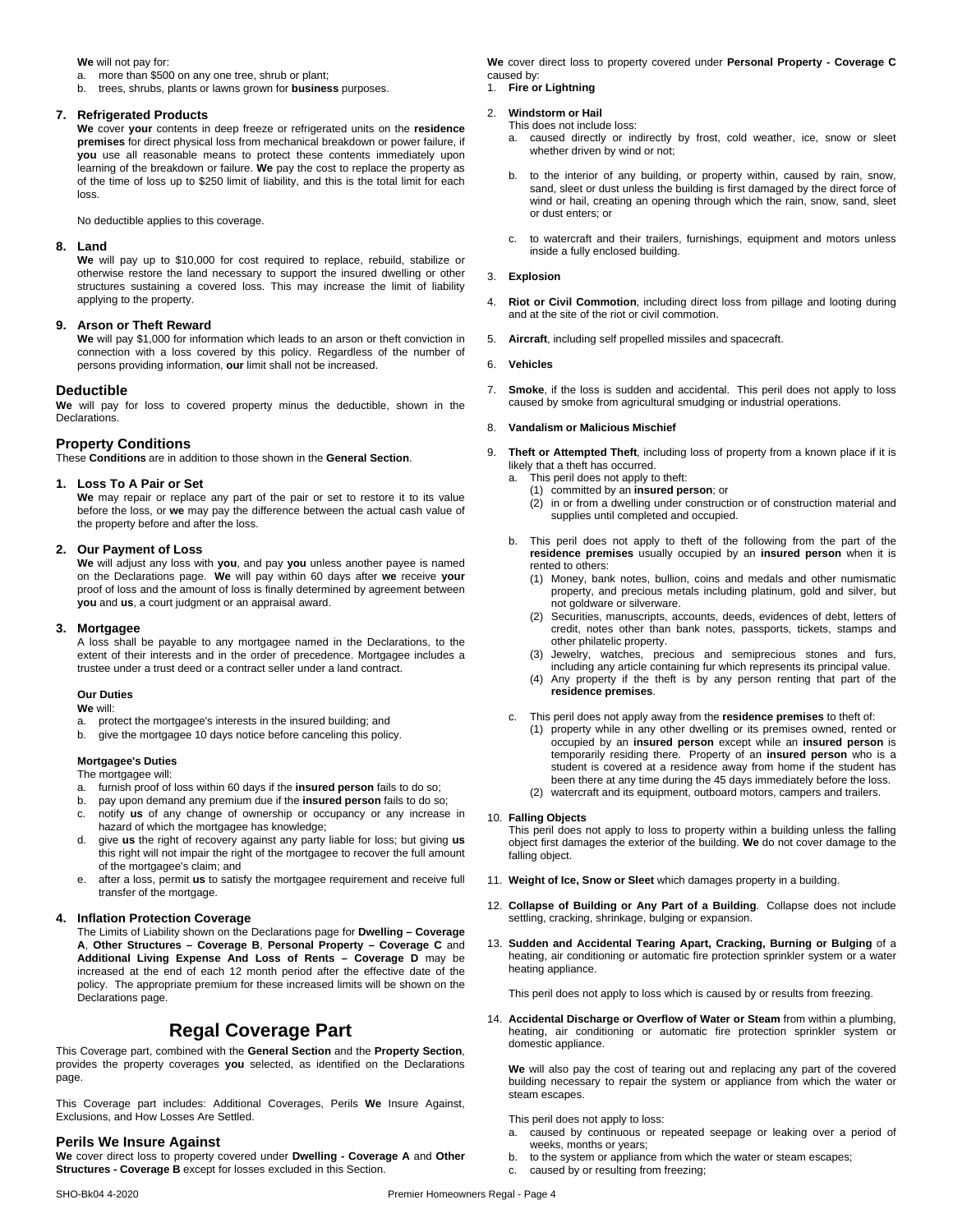- d. to property at a building vacant for more than 30 consecutive days immediately before the loss. A building under construction is not considered to be vacant; or
- e. on the **residence premises** caused by accidental discharge or overflow which occurs off the **residence premises**.
- 15. **Freezing** of plumbing, heating and air conditioning systems and domestic appliances.
- 16. **Sudden and Accidental Loss Caused by Artificially Generated Electrical Currents**

**We** will pay up to \$1,000 for each damaged item but no more than \$2,500 per **occurrence** under this peril.

#### **Exclusions - Losses We Do Not Cover**

Under **Dwelling - Coverage A**, **Other Structures - Coverage B** and **Personal Property Coverage - C**, **we** do not cover loss resulting directly or indirectly from any of the following, and **we** do not cover any such loss regardless of any other peril or event contributing concurrently or in any sequence to the loss, whether the peril or event occurs suddenly or gradually, involves isolated or widespread damage, arises from natural or external forces, or occurs as a result of any combination of these:

- 1. enforcement of any ordinance or law regulating the construction, repair or demolition of a building or other structure, unless specifically provided under this policy. We do cover loss caused by actions of civil authorities to prevent the spread of a fire caused by a peril we insure against.
- earthquake, landslide, mudflow, earth sinking, rising or shifting, or eruption, explosion or effusion of a volcano. We do cover direct loss that follows caused by fire, explosion, breakage of glass or theft.
- 3. water damage meaning:
	- a. flood, surface water, waves, tidal water or overflow of a body ofwater. **We** do not cover spray from any of these, whether or not driven by wind.
	- b. water which backs up through sewers or drains; or c. water below the surface of the ground. This includes water which exerts pressure on or flows, seeps or leaks through any part of a building or other structure, sidewalk, driveway or swimming pool.

We do cover any direct loss that follows caused by theft, fire or explosion.

- failure or interruption of power or other utility service which occurs away from the **residence premises**. **We** will pay for loss caused solely by a peril **we** insure against that ensues at the **residence premises**.
- 5. vandalism or malicious mischief or breakage of glass and safety glazing materials if the **residence premises** has been vacant for more than 30 b. consecutive days immediately preceding the loss. A building under construction is not considered vacant.
- 6. freezing of plumbing, heating or air conditioning systems or domestic appliances, or by discharge, leakage or overflow from the system or appliance caused by freezing while the **residence premises** is vacant or unoccupied unless **you** take precautions to:
	- a. shut off the water supply and drain the systems and appliances; or
	- b. maintain heat in the building.
- 7. neglect of an **insured person** to use all reasonable means to protect covered a. property at and after the time of loss.
- 8. war (declared or undeclared), civil war, insurrection, rebellion or revolution.
- 9. nuclear action, meaning nuclear reaction, radiation, radioactive contamination or discharge of a nuclear weapon even if accidental, or any consequence of any of these. Loss caused by nuclear action is not considered loss by perils of Fire, Explosion or Smoke.

Direct loss by fire resulting from nuclear action is covered.

- 10. sonic booms.
- 11. an action by or at the direction of an **insured person** committed with the intent to cause a loss.
- 12. any loss while the dwelling is being moved, including the period of time when leveling blocks or jacks are removed and all utilities have been disconnected.
- 13. **fungus**, wet rot or dry rot. This exclusion applies whether or not the **fungus**, wet rot or dry rot arises from any other cause of loss.

This exclusion applies to losses including, but not limited to:

- a. any loss of use or delay in rebuilding, repairing or replacing covered property, including any associated cost or expense, resulting from **fungus**, wet rot or dry rot;
- b. any remediation of **fungus**, including but not limited to the cost to:
- (1) treat, remove, or dispose of the **fungus**, wet rot or dry rot as required to repair, restore or replace covered property, or
- (2) tear out and replace any part of the building or other property as needed to gain access to the **fungus**, wet rot or dry rot; or
- c. the cost of any investigation, testing or monitoring to confirm the type, absence, presence or level of **fungus**, whether performed prior to, during or after removal, repair, restoration or replacement of covered property.
- 14. any reduction in the value of property covered under this policy after it has been repaired as compared to its value before it was damaged.

15. any faulty, inadequate or defective:

- a. planning, zoning, development, surveying, siting,
- b. design, specifications, workmanship, repair, construction, renovation, remodeling, grading, compaction,
- c. materials used in repair, construction, renovation or remodeling.

Under **Dwelling - Coverage A** and**Other Structures - Coverage B**, **we** do not cover loss resulting directly or indirectly from any of the following, and **we** do not cover any such loss regardless of any other peril or event contributing concurrently or in any sequence to the loss, whether the peril or event occurs suddenly or gradually, involves isolated or widespread damage, arises from natural or external forces, or occurs as a result of any combination of these:

- wear and tear, marring or scratching, deterioration, inherent vice, latent defect, mechanical breakdown, rust, mold, wet or dry rot, contamination, smog, smoke from agricultural smudging or industrial operations, settling, cracking, shrinkage, bulging or expansion of pavement, patios, foundations, walls, floors, roofs or ceilings, birds, vermin, rodents, insects or domestic animals. If, because of any of these, water escapes from a plumbing, heating or air conditioning system or domestic appliance, **we** cover loss caused by the water. **We** also cover the cost of tearing out and replacing any part of the covered building necessary to repair the system or appliance. **We** do not cover loss to the system or appliance from which the water escapes.
- 2. theft in or from a dwelling under construction or of construction materials and supplies until completed and occupied.
- 3. continuous or repeated seepage or leakage of water or steam from within a plumbing, heating or air conditioning system or from within a domestic appliance which occurs over a period of weeks, months or years.
- freezing, thawing, pressure or weight of water, ice, sleet or snow, whether driven by wind or not, to an awning, fence, pavement, patio, swimming pool, foundation, retaining wall, bulkhead, pier, wharf or dock.
- 5. any faulty, inadequate or defective:
	- a. planning, zoning, development, surveying, siting,
	- design, specifications, workmanship, repair, construction, renovation, remodeling, grading, compaction,
	- c. materials used in repair, construction, renovation or remodeling.

### **How Losses Are Settled**

#### **1. Increased Limit of Liability**

**Dwelling - Coverage A and Other Structures - Coverage B** If an amount of loss exceeds the applicable limit of liability shown on the Declarations page for **Dwelling - Coverage A** or **Other Structures - Coverage B**, **we** will, at the time repairs or replacement are completed, increase the limit of liability for:

- a. **Dwelling - Coverage A**, up to a maximum of 125% of the limit shown on the Declarations page for **Dwelling - Coverage A**, and
- b. **Other Structures - Coverage B**, up to a maximum of 10% of the increased limit of liability for **Dwelling - Coverage A**.

The limit of liability will not be increased for any coverages other than **Dwelling - Coverage A** and **Other Structures - Coverage B**.

You must notify us within 90 days of the start of any new building valued at \$5,000 or more, or any additions to or remodeling of the dwelling or buildings which increase their values by \$5,000 or more, and pay any additional premium due for the increase in value. If **you** fail to so notify **us** within 90 days, **we** will pay no more than the applicable limit of liability shown on the Declarations page.

- **2. Loss Settlement - Dwelling - Coverage A and OtherStructures - Coverage B** Loss to the dwelling or other structures will be settled at replacement cost without deduction for depreciation at the time of loss, subject to the following:
	- a. If the replacement cost of the entire loss under **Dwelling - Coverage A** or **Other Structures - Coverage B** is more than \$1,000 or 5% of the applicable limit of liability shown on the Declarations page,**we** will pay no more than the actual cash value of the loss, not to exceed the applicable limit of liability shown on the Declarations page, until the repair or replacement is completed.
	- b. Before the property is repaired or replaced, under **Dwelling - Coverage A** or **Other Structures - Coverage B**, **you** may make a claim for loss on an actual cash value basis, not to exceed the applicable limit of liability shown on the Declarations page. Then, within 180 days after loss, you may make a claim for any additional amount on a replacement cost basis, if the dwelling or other structure is rebuilt on the **residence premises** and intended for the same use.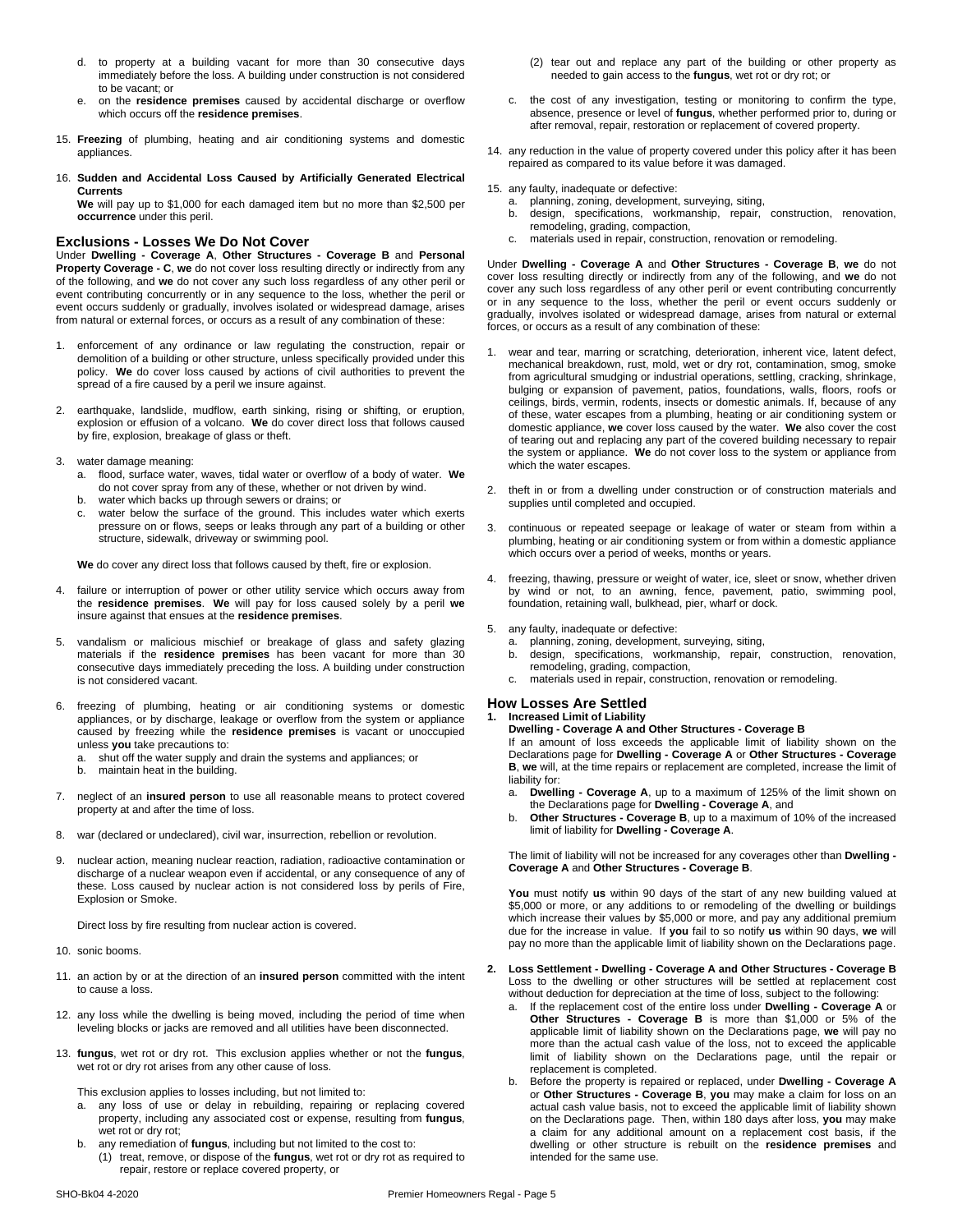#### c. **We** will pay no more than the smallest of:

- (1) the applicable limit of liability shown on the Declarations page, or when available, the applicable **Increased Limit of Liability**,
- (2) the cost to replace the damaged dwelling or other structure, including obsolete, antique, or custom construction, with common construction techniques and commonly used building materials and methods for the same use on the same premises, or
- (3) the amount actually spent for necessary repair or replacement of the damaged dwelling or other structure.
- d. Structures that are not buildings will be settled at actual cash value at the time of loss.

#### **3. Loss Settlement - Personal Property - Coverage C**

Loss to personal property will be settled at replacement cost without deduction for depreciation at the time of loss, subject to the following:

- a. When the identical article is no longer manufactured or is not available, **we** will pay based on an article similar to that damaged or destroyed and which is of comparable quality and usefulness.
- b. If the replacement cost of the entire loss under **Personal Property - Coverage C** is more than \$500, **we** will pay no more than the actual cash value of the loss, not to exceed the applicable limit of liability shown on the Declarations page, until the repair or replacement is completed.
- c. Before the property is repaired or replaced, under **Personal Property - Coverage C**, **you** may make a claim for loss on an actual cash value basis, not to exceed the applicable limit of liability shown on the Declarations page. Then, within 180 days after loss, **you** may make a claim for any additional amount on a replacement cost basis.
- Loss to the following property is not eligible for replacement cost settlement and will be settled at the actual cash value:
	- (1) antiques, fine arts, paintings, and similar articles of rarity or antiquity which cannot be replaced,
	- (2) memorabilia, souvenirs, collector's items and similar articles whose age or history contribute to its value,
	- (3) articles not maintained in good or workable condition, and
- (4) articles that are outdated or obsolete and are stored or not being used. e. **We** will pay no more than the smallest of:
	- (1) **our** cost to replace the property at the time of loss,
	- (2) the cost of repair,
	- (3) 400% of the actual cash value at the time of loss,
	- $(4)$  the applicable limit of liability shown on the Declarations page, or when available, the applicable **Increased Limit of Liability**, or
	-
	- (5) any special limit of liability in this policy.
- 4. **We** may make a cash settlement and take all or part of the damaged property at its appraised or agreed on value, or repair or replace all or part of the damaged property with property of like kind and quality.**We** must give **you** notice of**our** intention within 30 days after **we** receive **your** proof of loss.

## **Personal Liability Section - II**

This Section, combined with the **General Section**, provides personal liability coverage, as identified on the Declarations page.

This Section includes: Personal Liability Definitions, Personal Liability - Coverage E, Medical Payments to Others - Coverage F, Additional Coverages, Exclusions, and Personal Liability Conditions.

#### **Personal Liability Definitions**

These **Definitions** are in addition to those shown in the **General Section**.

- 1. "**Insured person**" means:
	- a. any person or organization legally responsible for animals or watercraft covered by this policy and owned by an **insured person** as defined in the **General Section**. But, **we** will cover that person or organization only with respect to those animals or watercraft. **We** will not cover any person or organization using or having custody of animals or watercraft in the course of any **business** or without permission of the owners.
	- b. with respect to any vehicle covered by this policy, any employee of an **insured person** as defined in the **General Section**, while engaged in the employment of that person.
	- c. with respect to a vehicle covered by this policy, any other person using the vehicle with **your** permission on an **insured premises**.
- 2. "**Association**" means the membership of all property owners in a housing development.

#### **Personal Liability - Coverage E**

**We** will pay all sums arising out of an **occurrence** which an **insured person** becomes legally obligated to pay as damages because of **bodily injury** or **property damage** covered by this policy.

If a claim is made or suit is brought against the **insured person** for liability under this coverage, **we** will defend the **insured person** at **our** expense, using lawyers of **our** choice. We are not obligated to defend after we have paid an amount equal to the limit of **our** liability. **We** may investigate or settle any claim or suit as **we** think appropriate.

#### **Medical Payments to Others - Coverage F**

**We** will pay the reasonable expenses incurred for necessary medical, surgical, x-ray and dental services, prosthetic devices, eye glasses, hearing aids and pharmaceuticals, and ambulance, hospital, licensed nursing and funeral services. These expenses must be incurred within three years from the date of an accident causing **bodily injury** covered by this policy.

Each person who sustains **bodily injury** is entitled to this protection when that person is:

- 1. on an **insured premises** with the permission of an **insured person**, or
- 2. elsewhere, if the **bodily injury**:
	- a. arises out of a condition in the **insured premises** or the adjoining ways;
	- b. is caused by the activities of an **insured person** or **residence employee** in the course of employment by an **insured person**;
	- is caused by an animal owned by or in the care of an *insured person*; or
	- d. is sustained by a **residence employee** arising out of and in the course of employment by an **insured person**.

**We** do not cover injury to:

- 1. **insured persons**;
- 2. any other person, except a **residence employee**, who resides regularly on any part of an **insured premises**.

**We** may pay the injured person or the party that renders the medical services.

Payment under this coverage is not an admission of liability by **us** or an **insured person**.

#### **Additional Coverages**

**We** will pay, in addition to **our** limit of liability:

- **1. Damage To Property of Others**
	- Up to \$500 per **occurrence** for **property damage** to property owned by others caused by an **insured person**. Payment will be on a replacement cost basis. But, **we** will not pay for **property damage**:
	- a. caused intentionally by an **insured person** who has attained the age of 13;
	- b. to property owned by or rented to any **insured person**, any tenant of an **insured person** or any resident of **your** household;
	- c. arising out of:
		- (1) any act or omission in connection with a premises (other than **insured premises**) owned, rented or controlled by an **insured person**;
		- (2) **business** pursuits; or
		- (3) ownership, maintenance or use of a land motor vehicle, trailer, aircraft or watercraft;
	- d. to property insured under the **Property Section** of this policy.

#### **2. The Following Expenses**

- a. All costs **we** incur in the settlement of any claim or defense of any suit,
- b. interest on the entire amount of damages awarded in any suit **we** defend accruing after judgment is entered and before **we** have paid, offered to pay, or deposited in court that portion of the judgment which is not more than **our** limit of liability,
- premiums on bonds required in any suit we defend. But, we will not pay the premium for any portion of a bond amount that is greater than **our** limit of liability. **We** have no obligation to apply for or furnish bonds,
- loss of earnings up to \$50 a day, but not other income, when we ask you to help **us** investigate or settle any claim or suit, and
- e. any other reasonable expenses incurred at **our** request.

#### **3. First Aid Expenses**

Expenses for immediate medical and surgical treatment for other persons at the time of the accident. **We** will pay only expenses which an **insured person** incurs for treatment of **bodily injury** covered by this policy.

#### **4. Loss Assessment**

**We** will pay up to \$1,000 for **your** share of loss assessment charged againstall property owners during the policy period by a corporation or **association**, when assessment is made as a result of:

- a direct loss to property owned collectively by all members of the **association**, caused by a **Peril We Insure Against** in the **Property Section** of this policy.
- b. **bodily injury** or **property damage** to which **Personal Liability** coverage would apply.
- c. liability for an act of a director, officer or trustee in the capacity as a director, officer or trustee, provided:
	- (1) the director, officer or trustee is elected by the members of a corporation or **association**; and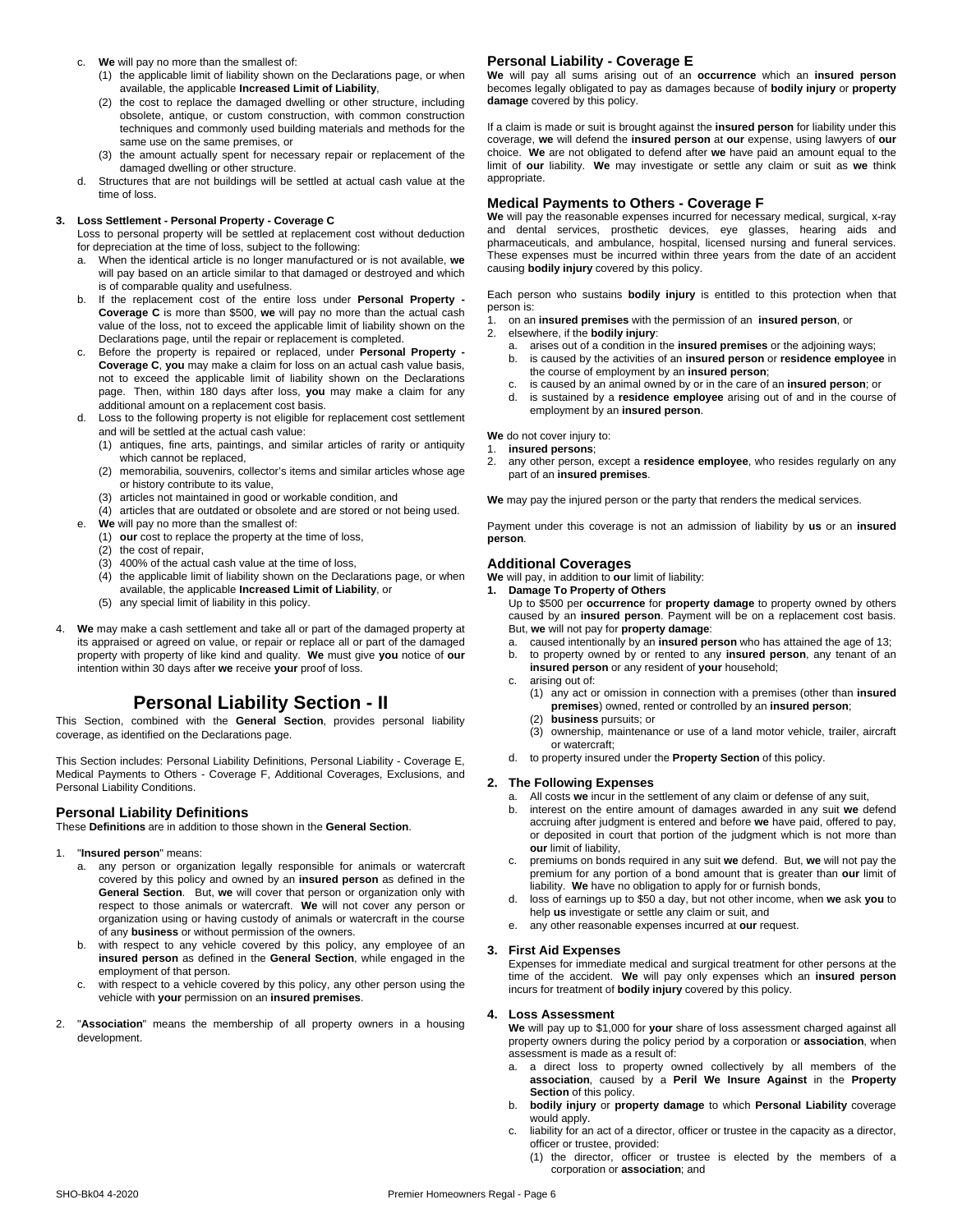(2) the director, officer or trustee serves without deriving any income from the exercise of duties which are solely on behalf of a corporation or **association**.

This coverage applies only to loss assessments charged against**you** as owner of the **residence premises**. **We** do not cover loss assessments charged against **you** or a corporation or **association** of property owners by any governmental body.

#### **Exclusions**

Under **Personal Liability - Coverage E** and **Medical Payments to Others - Coverage F**, **we** do not cover:

- 1. **bodily injury** or **property damage** arising out of the ownership, maintenance, use, loading, unloading, or negligent entrustment of:
	- a. aircraft, and their tires, parts, equipment and accessories.
	- b. a land motor vehicle for use on public roads owned or operated by or rented or loaned to an **insured person**.

We do provide coverage if the land motor vehicle is not subject to motor vehicle registration because it is:

- (1) used exclusively to service the **insured premises** except **we** do not cover all-terrain vehicles (ATV's), utility vehicles (UTV's), recreational off-road vehicles, or vehicles with less than 4 wheels; or
- (2) kept in dead storage on the **insured premises**;
- c. a land motor vehicle, other than a golf cart while used for golfing, if the **bodily injury** or **property damage** occurs away from the **insured premises**;
- d. watercraft not located on the **insured premises**:
	- (1) owned by an **insured person** if it has inboard or inboard-outdrive motor power;
	- (2) rented to an **insured person** if it has inboard or inboard-outdrive motor power of more than 50 horsepower;
	- (3) owned by or rented to an **insured person** if it is a sailing vessel 26 feet or more in length; or
	- (4) powered by one or more outboard motors with more than 25 total horsepower owned by an **insured person** at the inception of this policy. But this subdivision (4) does not apply if **you** write **us** within 45 days from the acquisition date that **you** want coverage.

This exclusion does not apply to **bodily injury** to a **residence employee** arising out of and in the course of employment by an **insured person**.

- 2. **bodily injury** or **property damage** arising out of the rendering or failing to render professional services.
- 3. **bodily injury** or **property damage** arising out of **business** activities of an **insured person**. But, **we** will cover activities of that person not ordinarily incident to the **business**.
- 4. **bodily injury** or **property damage** arising out of any premises owned, rented or controlled by an **insured person** which is not an **insured premises**.

But, **we** will cover **bodily injury** to a **residence employee** arising out of and in the course of employment by an **insured person** at such premises.

- 5. **bodily injury** or **property damage** expected or intended by or at the direction of an **insured person**.
- 6. **bodily injury** or **property damage** arising out of an illegal act by or atthe direction of an **insured person**.
- 7. **bodily injury** or **property damage** arising out of war (declared or undeclared), civil war, insurrection, rebellion or revolution.
- 8. **bodily injury** or **property damage** which arises out of the transmission of a communicable disease by an **insured person**.
- 9. **bodily injury** or **property damage** arising out of the discharge, dispersal, release or escape of smoke, vapors, soot, fumes, acids, alkalis, toxic chemicals, liquids or gases, waste materials or other irritants, contaminants, or pollutants into or upon land, the atmosphere or any water course or body of water.

But, this exclusion does not apply to **bodily injury** resulting from the accidental above ground contact with herbicides, pesticides, fungicides and fertilizers caused by the application of the same to an **insured premises** which results in medical treatment within one year (365 days) of said application.

10. **bodily injury**, **property damage**, or medical expenses arising out of or resulting from any actual, alleged or threatened sexual molestation, act, abuse, or harassment, including any failure to supervise or negligent supervision of any person.

**We** have no duty to defend or settle any sexual molestation claim or suit against an **insured person** or any employee of an **insured person**, or any other person.

11. claims or suits, and any included defense costs, seeking damages against any **insured person** for personal injury. Personal injury means any injury resulting from one or more of the following:

- a. false arrest, imprisonment, malicious prosecution and detention.
- b. wrongful eviction, wrongful entry, invasion of rights of privacy.
- c. libel, slander, defamation of character.

**We** have no duty to defend or settle any personal injury claim or suit against an **insured person** or any employee of an **insured person**, or any other person.

- 12. **bodily injury** or **property damage** which, in whole or in part, arises out of, is aggravated by or results from **fungus**, wet rot or dry rot.
- 13. liability imposed upon any **insured person** byany governmental authority for any loss which, in whole or in part, arises out of, is aggravated by or results from **fungus**, wet rot or dry rot.

#### **Exclusions**

Under **Personal Liability - Coverage E**, **we** do not cover:

- 1. liability assumed under any unwritten contract or agreement, or under a contract or agreement in connection with any **business** of an **insured person**.
- 2. **property damage** to property owned by an **insured person**.
- 3. **property damage** to property occupied or used by an **insured person** or rented to or in the care of an **insured person**. But, **we** will cover **property damage** to such property caused by fire, smoke or explosion.
- 4. **bodily injury** to a person if an **insured person** has or is required to have a policy providing workers' compensation, non-occupational disability or occupational disease benefits covering the **bodily injury**.
- 5. **bodily injury** or **property damage** when an **insured person** is covered undera nuclear energy liability policy. This exclusion applies even if the limits of liability of that policy have been exhausted.
- 6. **bodily injury** or **property damage** awards against an **insured person** in the form of exemplary or punitive damages.
- 7. **bodily injury** to:
	- a. **you**;
	- b. **your** relatives residing in **your** household; and
	- c. any other person under the age of 21 residing in your household who is in **your** care or the care of a resident relative.

#### **Exclusions**

Under **Medical Payments to Others - Coverage F**, **we** do not cover:

- 1. **bodily injury** to a person who is entitled to benefits which are provided or required to be provided under any workers' compensation, non-occupational disability or occupational disease law.
- 2. **bodily injury** from any nuclear reaction, radiation or radioactive contamination or any consequence of any of these.

#### **Personal Liability Conditions**

These **Conditions** are in addition to those shown in the **General Section**.

- **1. Duties of an Injured Person - Medical Payments to Others Coverage - Coverage F**
	- The injured person or someone acting on behalf of the injured person will:
	- a. give **us**, as soon as possible, written proof of claim under oath, if possible.
	- b. submit to physical examinations at **our** expense by doctors **we** select as often as **we** may reasonably require; and
	- c. authorize **us** to obtain medical and other records.

#### **2. Limits of Liability**

Regardless of the number of **insured persons**, injured persons, claims made or suits brought, **our** liability is limited as follows:

- a. as respects **Personal Liability - Coverage E**, the limit of liability stated on the Declarations page is the total limit of **our** liability for all damages resulting from any one **occurrence**.
- b. as respects **Medical Payments to Others - Coverage F**, the limit of liability stated on the Declarations page as applicable to "each person" is **our** limit of liability for allmedical expenses for **bodily injury** to any one person as the result of any one accident. Subject to the limit for "each person", **our** limit for **bodily injury** to two or more persons in any one accident shall not exceed the limit of liability stated on the Declarations page as applicable to "each accident".

#### **3. Severability of Insurance**

This insurance applies separately to each **insured person** against whom claim is made or suit is brought, subject to **our** limits of liability for each **occurrence**.